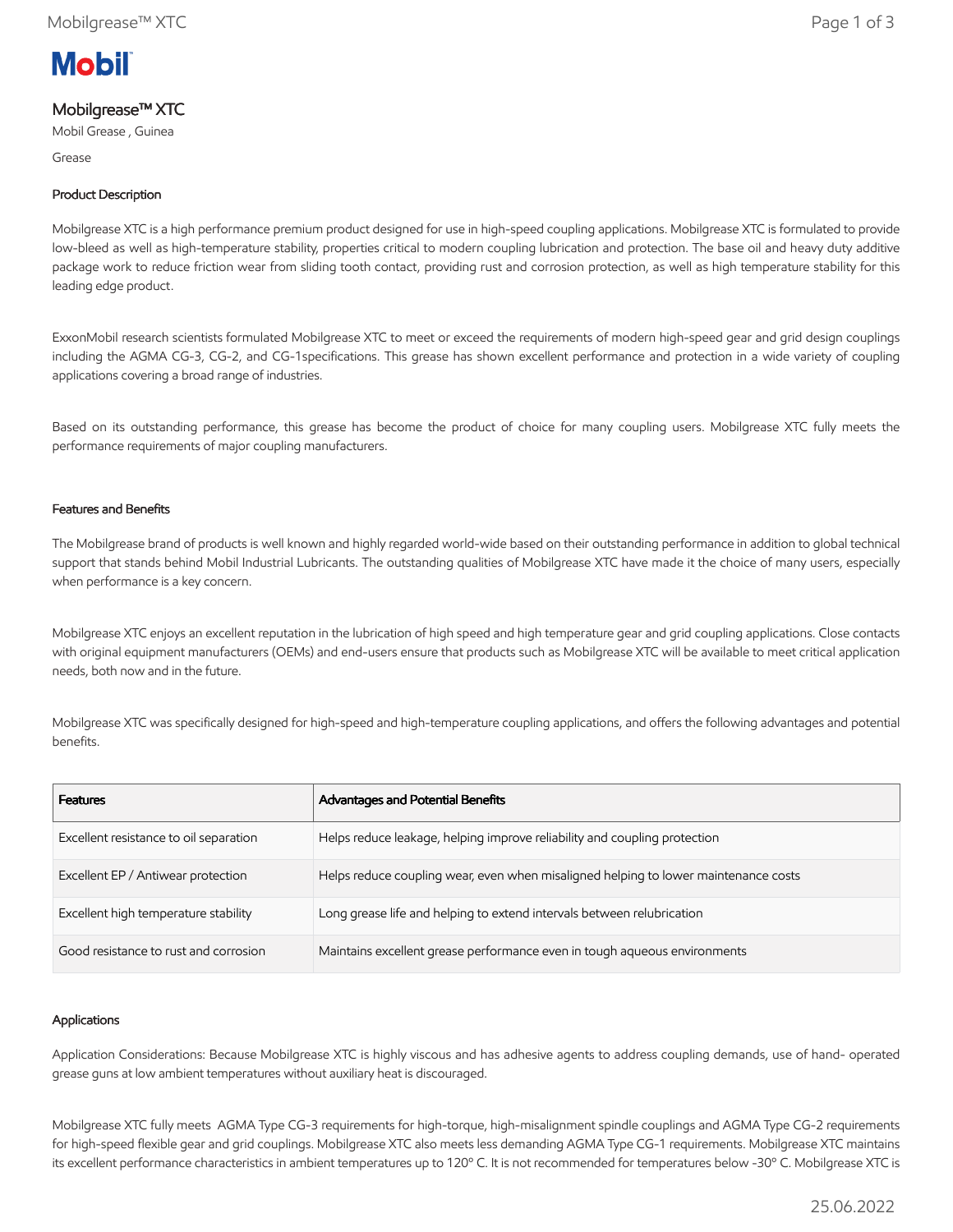## Mobilgrease™ XTC Page 2 of 3

- Grid-type flexible couplings
- Gear-type flexible couplings

## Specifications and Approvals

| This product meets or exceeds the requirements of: |
|----------------------------------------------------|
| AGMA CG-1                                          |
| AGMA CG-2                                          |
| AGMA CG-3                                          |

#### Properties and Specifications

| Property                                                               |                   |
|------------------------------------------------------------------------|-------------------|
| Grade                                                                  | NLGI <sub>1</sub> |
| Thickener Type                                                         | Lithium           |
| Copper Strip Corrosion, 24 h, 100 C, Rating, ASTM D4048                | 1A                |
| Timken OK Load, lb, ASTM D2509                                         | 50                |
| Corrosion Preventive Properties, Rating, ASTM D1743                    | Pass              |
| Centrifugal Oil Separation, High G Force, 24 h, 50 C, vol%, ASTM D4425 | 1                 |
| Four-Ball Wear Test, Scar Diameter, mm, ASTM D2266                     | 0.43              |
| Color, Visual                                                          | Dark Brown        |
| Penetration, Change from 60X to 10,000X, %, ASTM D217                  | 20                |
| Oxidation Stability, Pressure Drop, 100 h, kPa, ASTM D942              | 41                |
| Four-Ball Extreme Pressure Test, Weld Point, kgf, ASTM D2596           | 400               |
| Dropping Point, °C, ASTM D2265                                         | 279               |
| Penetration, 60X, 0.1 mm, ASTM D217                                    | 325               |
| Viscosity @ 40 C, Base Oil, mm2/s, ASTM D445                           | 680               |

#### Health and safety

Health and Safety recommendations for this product can be found on the Material Safety Data Sheet (MSDS) @ [http://www.msds.exxonmobil.com/psims](http://www.msds.exxonmobil.com/psims/psims.aspx) /psims.aspx

All trademarks used herein are trademarks or registered trademarks of Exxon Mobil Corporation or one of its subsidiaries unless indicated otherwise.

05-2022 MOBIL OIL GUINEA